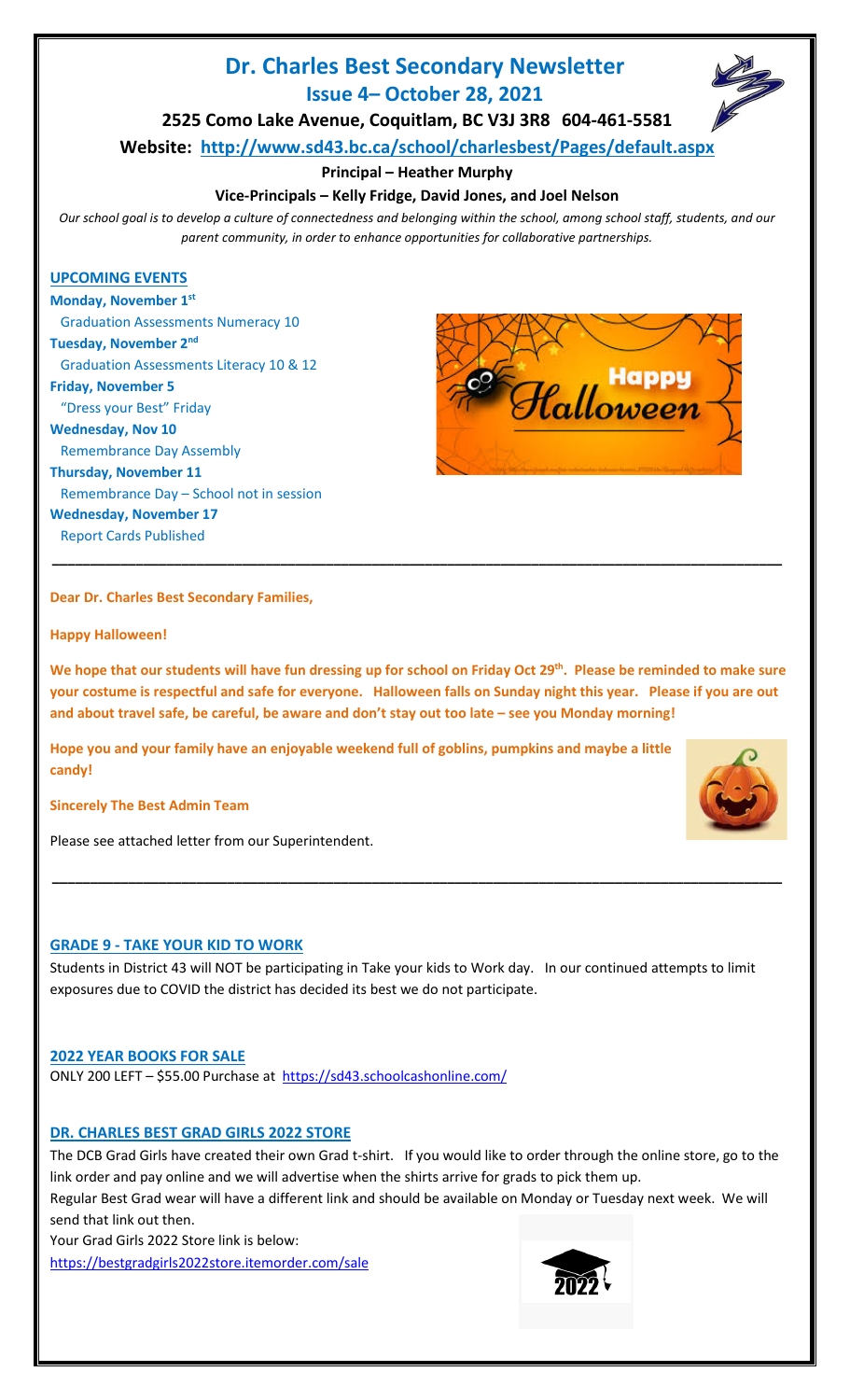# **GRAD 2022**

Commencement June 22/2022. All grads must purchase the Cap & Gown Fee of \$60 by going to the school website, Quick Links, Student Fees or click here <https://sd43.schoolcashonline.com/> All outstanding required fees must be clear by Dec. 31/2021. Due to Covid we must submit our order in early February, so we are guaranteed shipment early June. Don't miss out on this wonderful event. Congrats Class of 2022!

#### **GRADE 12 YEARBOOK SURVEY**

"Attention all grade 12 students! Follow the link below to complete our yearbook's Superlatives Survey. Answer the survey to vote for your fellow students in various categories! Deadline is Nov. 10th, 2021." There is also a link posted on the school website homepage.



# **Winter Weather Ahead!**

Schools are not routinely closed due to snow or other inclement weather conditions. All schools in School District 43 (Coquitlam) will remain OPEN, if possible, during winter weather, including snowfall.

However, on occasion, a district-wide or partial-district closure is required due to extreme weather. Partial-district closures affecting individual schools may occur due to the very different geography within our school district. If there is a partial-district closure affected schools will be identified.

The decision on schools remaining open or needing to be closed, because of extreme weather, occurs **before 6:30 a.m**. so that families can plan and make alternate arrangements.

**Any district-wide or partial-district closure will be decided and communicated by 6:30 a.m. via the School District 43 websit[e www.sd43.bc.ca](http://www.sd43.bc.ca/) and CKNW AM 980 radio, CKWX 1130 radio and CBC (690) radio.**

Extreme weather can also impact transit. Transit schedules may face significant changes or cancellations due to the weather conditions. Parents seeking information on transit schedules need to consult the Translink website: <http://www.translink.ca/>

We encourage families to continuously check the School District 43 website for updates and changes: **[www.sd43.bc.ca](http://www.sd43.bc.ca/)**

Learn more about SD43's process for emergency and inclement weather status updates at: <http://www.sd43.bc.ca/NewsEvents/Pages/EmergencyInformation.aspx>

While the District tries to make the best decision with the information available, the weather does change quickly. Therefore, when schools remain open, decisions to stay at home during challenging weather conditions should be made by each family.

# **TRAFFIC SAFETY AND PARKING**

Please take note of our new Parking sign.

Parents, please be aware that when dropping students off in the morning, vehicles are **not permitted** to stop at the West entrance roundabout. Also, please do not wait for your student in a lane way as you are blocking traffic

Students, please use the new crosswalk and sidewalk that was installed at the end of the school year.

For your safety, do not walk across the parking lot and across the roundabout.

#### **STUDENT PARKING PASS**

ALL students parking a car at Charles Best are required to display a parking pass. Please come to the office to request a Student Vehicle Registration form.

# **COVID PROTOCOLS**

We are now into the second month of the school year; we are back to regular classes and school sports and clubs are well underway. It is a great feeling! Although it feels like a more "normal" year than last, we are still living in a Pandemic. We need to remind everyone that we **MUST** continue to adhere to the Covid protocols. Students are reminded to:

- Wear masks at all times with the exception when eating/drinking (along with some Band and PHE exemptions). This includes hallways and classrooms.
- Only one side of the tables in the cafeteria are to be occupied.
- Wash/sanitize hand upon entry into the building and before and after using washrooms and eating.
- Not share personal belonging
- Utilize outdoor spaces as much as possible
- Stay physically distanced as best as you can and not gather in large groups.

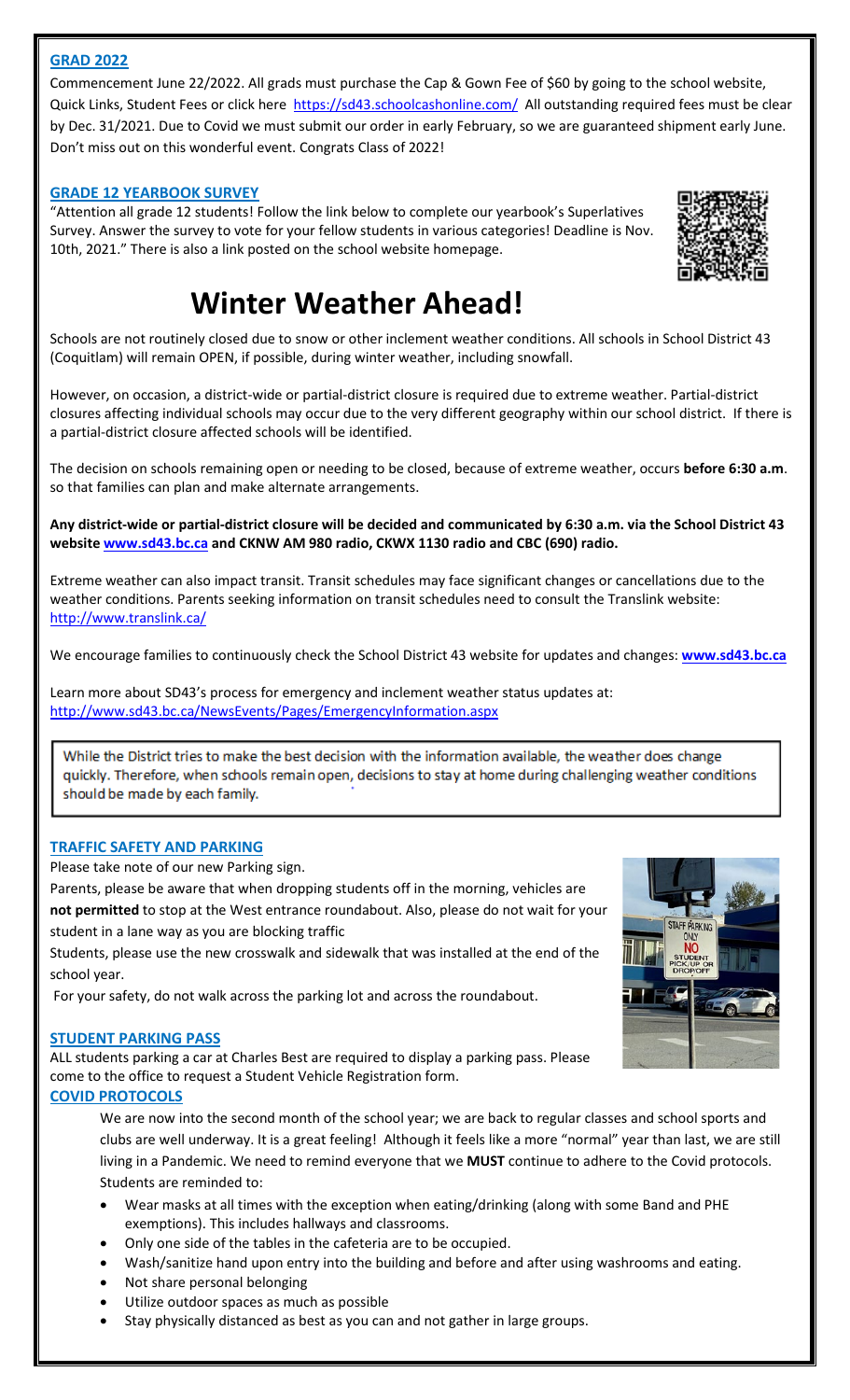# **IMMUNIZATION INFORMATION FOR GRADES 9 & 10**

Grade 9 and 10 immunizations will take place this year at Charles Best. Our confirmed dates are:

Grade 9: Feb 22/2022 (Tue) & Feb 23/2022 (Wed)

Grade 10: Feb 4/2022 (Fri) & Feb 7/2022 (Mon)

Two to three weeks before the date(s) above, the school will receive immunization consent forms that will be distributed to the students during their block 2 class. If your child does not have a block 2 class they are to come to the office to pick up their form. Student will be expected to return their form prior to the immunization day, date TBD. The Tri-city Public Health staff will follow COVID-19 safety processes when delivering immunizations and interacting with School staff and students. International students staying for 6 months or greater will be offered immunizations at the school.

\*\*Please note, the COVID-19 vaccine **will not** be provided as part of the Grade 9 and 10 immunization programs.

#### **MYED PARENT PORTAL ACCESS FOR GRADE 9'S**

Please check your email this weekend for Log in information.

#### **NUMERACY 10, LITERACY 10, & LITERACY 12 ASSESSMENTS**

As part of the graduation requirements, students in the **[B.C. Graduation Program](https://www2.gov.bc.ca/gov/content/education-training/k-12/support/graduation)** will complete three provincial assessments. These assessments focus on the demonstration and application of **numeracy** and **literacy.** Any students in grade 11 or 12 who have not written the Literacy 10 or Numeracy 10 assessment will have the opportunity to write the Numeracy assessment on Nov 1<sup>st</sup> in the library. Students who have not written the Literacy 10 assessment will be able to write the assessment Nov 2<sup>nd</sup> in the library. Lastly, any student in grade 12 who plans on graduating early will need to write the Literacy 12 assessment Nov 2<sup>nd</sup> in the library. Assessments will start at 8 am and students have 3 hours to complete the assessment. An email will be sent to these students through their school email account from their counsellor, however, if they do not receive an email, they will need to register for the assessment with Ms. Thibault in the main office. Students who completed a Math 10 course last year as a grade 9 or during summer school can also register at this time.

For helpful information to prepare for the:

Numeracy 10 assessment visit

<https://curriculum.gov.bc.ca/provincial/grade-10-numeracy-assessment>

For Literacy 10

<https://curriculum.gov.bc.ca/provincial/grade-10-literacy-assessment> For Literacy 12

<https://curriculum.gov.bc.ca/provincial/grade-12-literacy-assessment>

• For students completing Math 10, English 10, English 12 or Francais Langue 12 classes in semester one they will be scheduled to write the week of January  $24^{th}$  – January  $28^{th}$ .

Any questions can be directed to Mr. Jones, Vice Principal. [djones@sd43.bc.ca](mailto:djones@sd43.bc.ca)

# **FUNDSCRIP GIFT CARDS AT CHARLES BEST**

Looking for a gift for Christmas, Birthdays, Anniversaries, team party, clubs, coaches, guest speakers, look no further! We have the fundraiser at Charles Best: Fundscrip Gift Cards. Buy cards for where you normally shop or dine (grocery stores, clothing, gas, restaurants, etc.) and our school will profit! You can buy cards online on our school's webpage under Quick Links, all purchases made by **the 25th of November** will be here at the school to pick up the first week of the December. Gift cards do not expire and they are COVID friendly.

There are also paper copies available in the office if you prefer to use cash or cheque. <https://sd43.schoolcashonline.com/Fee/Details/69841/108/False/True>

# **DR. CHARLES BEST MERCHANDISE**

Due to COVID restrictions worldwide shipping times have increased significantly. As a result, our new merchandise has not yet gone on sale. Our grad wear as well as regular Best merchandise will be advertised soon! We will create an online store where you can select the merchandise and pay for the items you want and then pick them up from the Devil's Den (school store). Thank you for your patience.

# **MEDICAL ALERT FORMS**

**MEDICAL ALERT** forms can be found on the Dr. Charles Best website;

<http://www.sd43.bc.ca/school/charlesbest/Pages/default.aspx> under **Parents > Forms**. Please fill out, print and return these forms to the school no later than Friday, October 29, 2021.

# **SCHOOL FORMS**

School forms can be found and filled out through the Student Fee Portal (KEV). If you already have an account, please log in and complete the forms for each student. If you do not have an account please set one up by going to the following site<https://sd43.schoolcashonline.com/> and click "**Get Started Today**" or on the Charles best website <http://www.sd43.bc.ca/school/charlesbest/Pages/default.aspx> , under **Quick Links > Student Fees/eForms**. While you are on the site you can also pay for School Activity fees, Grade 12 fees, PAC donations, and Yearbook. Please fill out the "School Policies" form. If you are planning to volunteer or drive students, please complete the "Volunteer Application" and "Driver Application". An up to date Criminal Record check is also a requirement.

Please contact the office if you are unsure if your CRC is up to date.